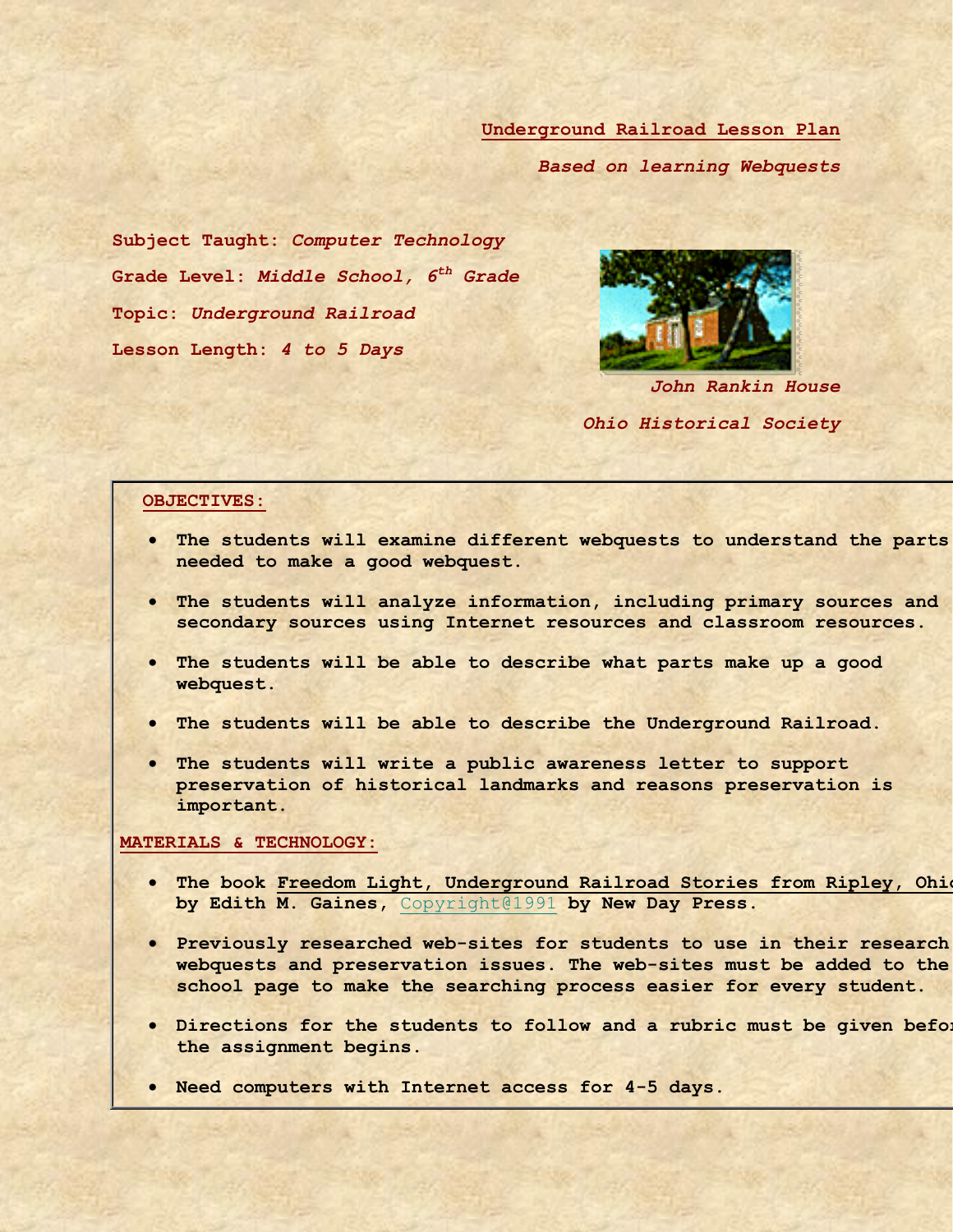**Some primary sources from the time period.**

#### **PROCEDURES:**

- **1. Introduce the lesson by asking all of the students what they already think they know about the Underground Railroad. This may lead into a brief discussion**
- **2. After going over the basics, we want to get them hooked. Read a few stories from the book Freedom Light. I have chosen to read stories on**  *Eliza crossing the river, John Parker and John Rankin***.**
- **3. After reading the stories talk about the local connection to our area with these individuals. Having pictures or books on hand about the individuals may spark their curiosity.**
- **4. Have the students log on to the Internet. Using the web-sites you have already researched, take them to each web-site (quickly) so you can explain briefly the resources at each. Later the students will be able to research each web-site at their leisure.**
- **5.** Go to a good webquest site and explain the parts that make up a webque **including the: introduction, task, process, evaluation and conclusion.**
- **6. Discuss with the students primary sources and secondary sources. Make sure they understand that they can find both on the Internet. Have some primary sources on hand to show them.**
- **7.** Go over the rubric with them and explain to them that not only are the **going to research web-sites, they will research webquests and they will then be writing a Public Awareness Article on the Importance of Preserving Historical Landmarks.**
- **8.** Once they have finished writing their article, and in that article the must cite the sources they used. Then they will be finished with their **Underground Railroad Webquest assignment.**

### **RESOURCES**

### **Web-sites on the History & Webquests on the Underground Railroad:**

- Kentucky Educational Television<http://www.ket.org/underground/>
- The Freedom Center<http://www.undergroundrailroad.org/main.asp>
- National Geographic <http://www.nationalgeographic.com/features/99/railroad/>
- Background Information http://education.ucdavis.edu/NEW/STC/lesson/socstud/railroad/contents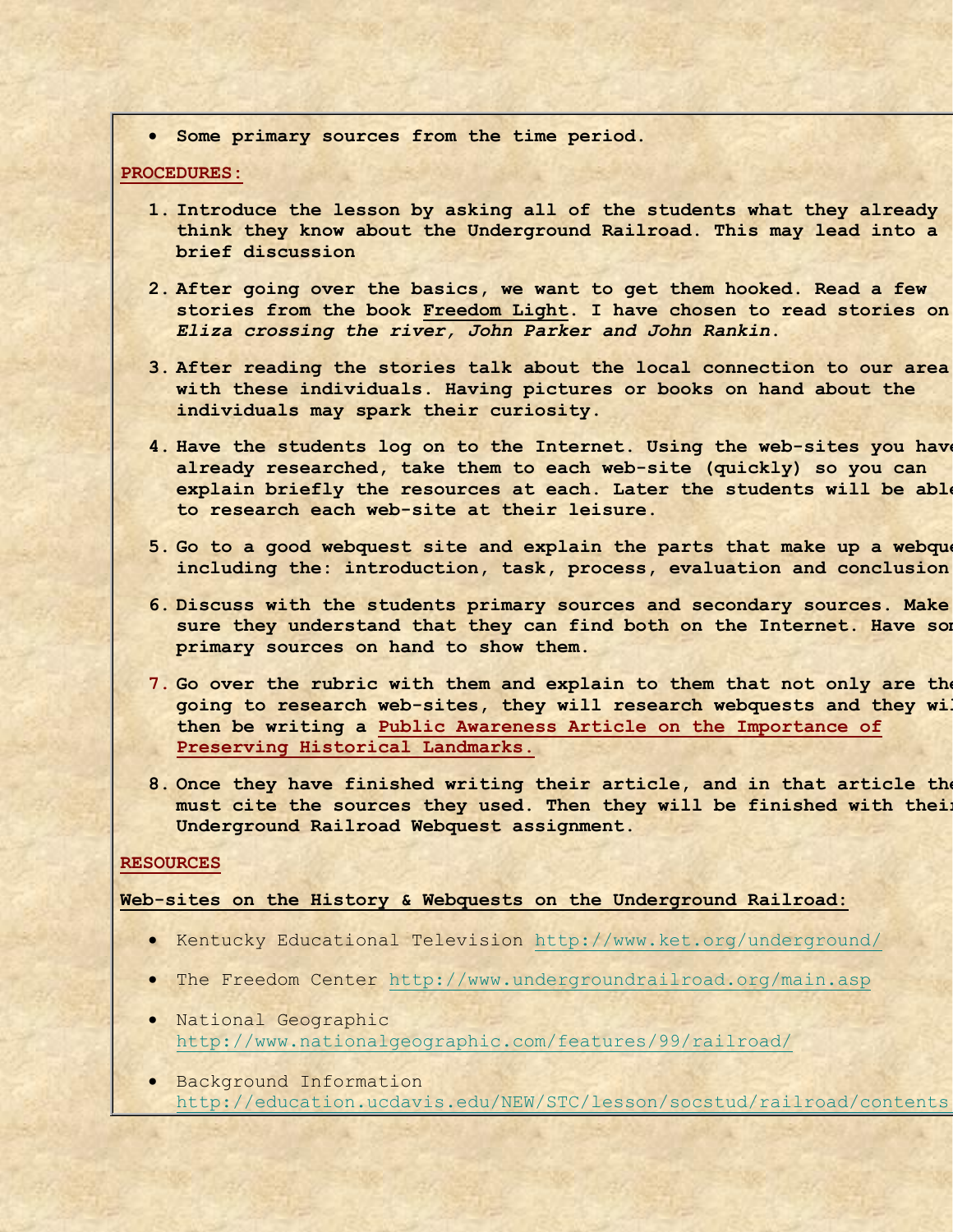[m](http://education.ucdavis.edu/NEW/STC/lesson/socstud/railroad/contents.htm)

History Happens Music Video <http://www.ushistory.com/railr.htm>

## **Webquests**

- Thinkquest by students<http://library.thinkquest.org/J002047F>
- Thinkquest by students<http://library.thinkquest.org/CR0215472>
- Webquest<http://www.hobart.k12.in.us/suzquest/main.html>
- Webquest http://www.greece.k12.ny.us/ath/library/webquests/underground/default [m](http://www.greece.k12.ny.us/ath/library/webquests/underground/default.htm)
- Webquest http://coleman.glenrocknj.org/fritschea%20webquest/Underground%20Rail [d.htm](http://coleman.glenrocknj.org/fritschea%20webquest/Underground%20Railroad.htm)

# **Web-sites on the History of Underground Railroad**

- **John Parker**  <http://www.ripley.k12.oh.us/ripley/historicripley/john.htm>
- The Ohio Historical Society <http://dbs.ohiohistory.org/africanam/page.cfm?ID=4600>
- John Rankin House<http://www.ohiohistory.org/places/rankin/>
- Ripley's Connection http://www.ripley.k12.oh.us/History/UndergroundRR/Underground%20 [lroad.html](http://www.ripley.k12.oh.us/History/UndergroundRR/Underground%20Railroad.html)
- Web-sites that represent reasons to preserve landmarks:
- **•** Preservation Alliance <http://www.preservationalliance.org/savinghistory.shtml>
- Landmarks Association of St. Louis <http://stlouis.missouri.org/501c/landmarks/why.html>
- Cobblestone Publishing <http://www.cobblestonepub.com/pages/compquest199001.html>

**STUDENT ASSESSMENT RUBRIC:**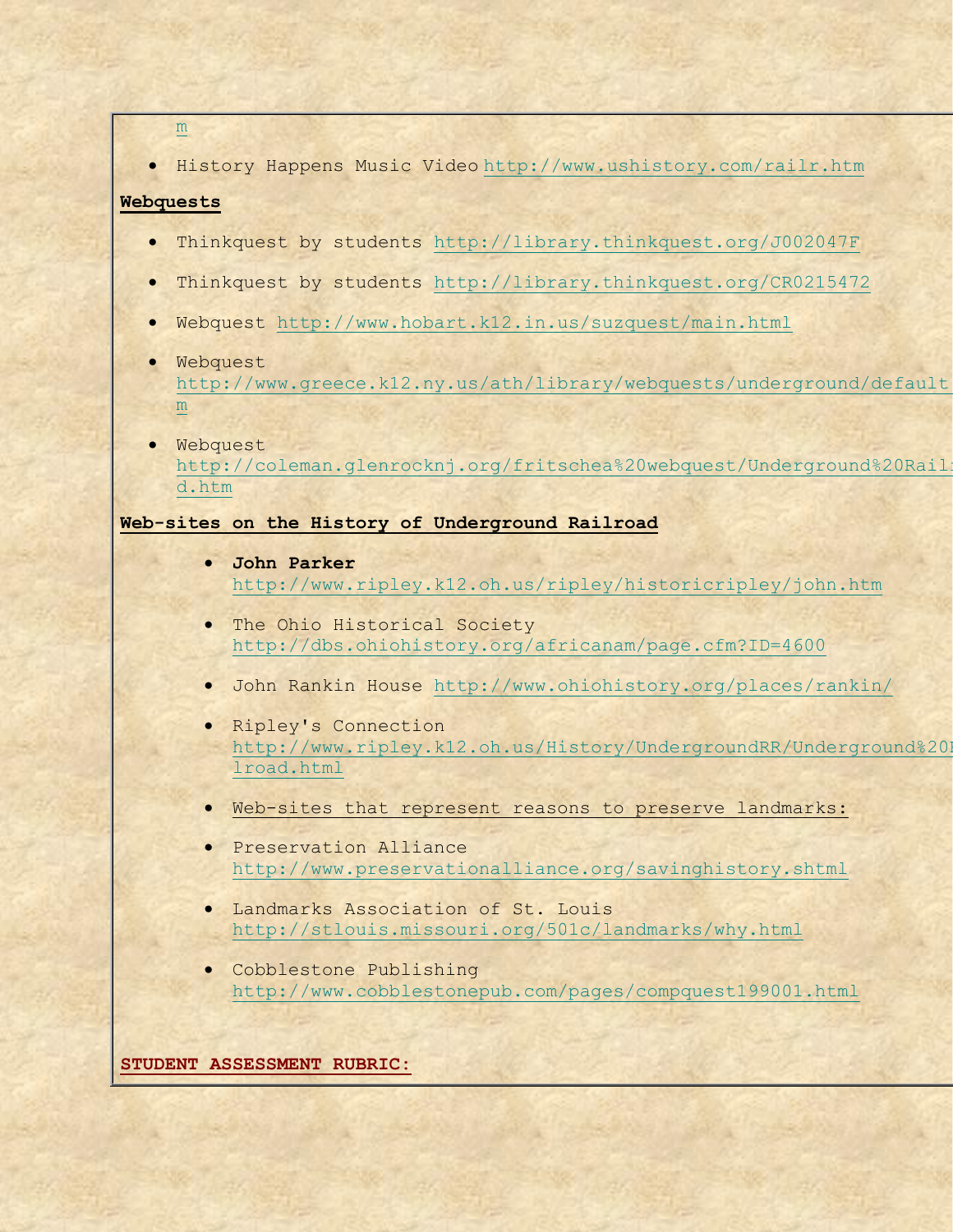**PUBLIC AWARENESS CAMPAIGN:** 

**UNDERGROUND RAILROAD WEBQUEST** 

**RAISING PUBLIC AWARENESS TO RESTORE HISTORICAL LANDMARKS**



**Teacher name: Lisa Stamper**

**Student Name \_\_\_\_\_\_\_\_\_\_\_\_\_\_\_\_\_\_\_**

| <b>CATEGORY</b>                    | <b>Excellent</b>                                                                                                          | Good                                                                                                                      |                                                                                                                           | Satisfactory Needs Improvement                                                                           |
|------------------------------------|---------------------------------------------------------------------------------------------------------------------------|---------------------------------------------------------------------------------------------------------------------------|---------------------------------------------------------------------------------------------------------------------------|----------------------------------------------------------------------------------------------------------|
|                                    |                                                                                                                           |                                                                                                                           |                                                                                                                           |                                                                                                          |
| Research/<br>Statistical<br>Data   | Students<br>include 4 or<br>more high-<br>quality<br>examples or<br>pieces of<br>data to<br>support<br>their<br>campaign. | Students<br>include at<br>least 3<br>high-quality<br>examples or<br>pieces of<br>data to<br>support<br>their<br>campaign. | Students<br>include at<br>least 2<br>high-quality<br>examples or<br>pieces of<br>data to<br>support<br>their<br>campaign. | Students include few<br>than 2 high-quality<br>examples or pieces o<br>data to support thei<br>campaign. |
| Sources -<br>Quality               | Students<br>include 4 or<br>more high<br>quality<br>sources.                                                              | Students<br>include 2-3<br>high quality<br>sources.                                                                       | Students<br>include 2-3<br>sources but<br>some of are<br>questionable<br>quality.                                         | Students include few<br>than 2 sources.                                                                  |
| Sources-<br>Citation               | Information<br>in all<br>source<br>citations is<br>correct and<br>in the<br>format<br>assigned.                           | Information<br>in all<br>source<br>citations is<br>correct but<br>there are<br>minor errors<br>in<br>formatting.          | Information<br>in almost<br>all source<br>citations is<br>correct AND<br>there are<br>minor errors<br>in<br>formatting.   | The information is<br>often incorrect OR<br>there are major erro<br>in formatting.                       |
| Brainstormin<br>$g -$<br>Solutions | Students<br>identify<br>more than 4<br>reasonable,                                                                        | Students<br>identify at<br>least 4<br>reasonable,                                                                         | Students<br>identify at<br>least 3<br>reasonable,                                                                         | Students identify fe<br>than 3 reasonable,<br>insightful possible<br>solutions/strategies                |